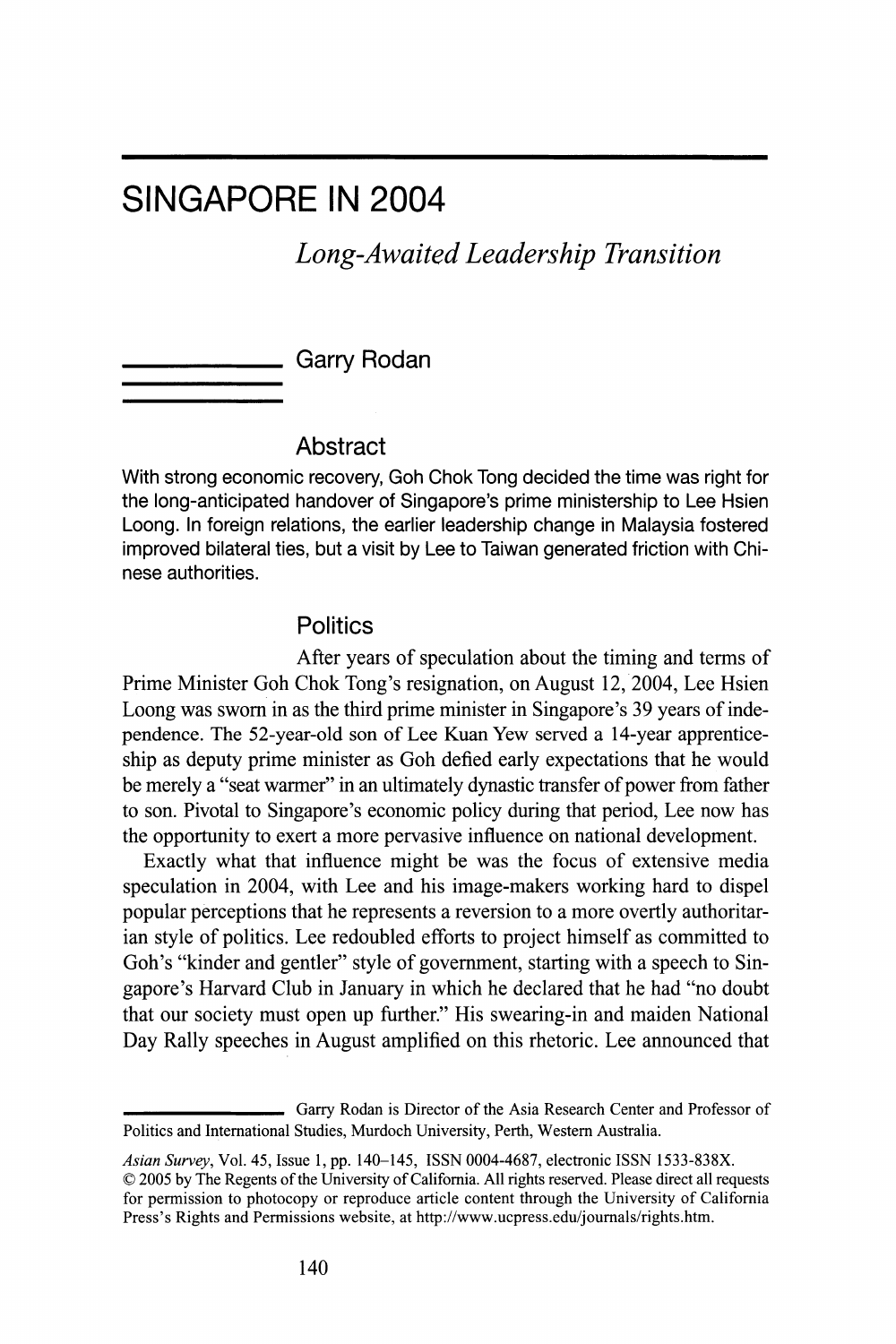**licenses would no longer be needed for indoor talks or for performances and exhibitions at Speakers' Comer. Under the Public Entertainment and Meetings Act, any lecture, talk, address, debate, or discussion held within any enclosed space required a license. However, oppositionists criticized this as a move to ensure the continued confinement of political expression to marginal spaces.** 

**Popular depictions of Lee junior as more authoritarian than Goh have missed an important development in Singapore's politics: the increasing sophistication of the authoritarian regime under Goh. Mechanisms of political cooptation for the ruling People's Action Party (PAP) have expanded, and official ideology rationalizing de facto one-party rule has been refined. Meanwhile, under Goh, suppression of critics and political opponents trying to operate outside PAP-controlled institutions has continued. In a similar vein, Lee warned in the Harvard Club speech that "criticism that scores political points and undermines the government's standing" would not be tolerated and neither would "crusading journalism." This was no idle threat. In his first month as prime minister, Lee extracted a published apology and a S\$ 210,000 (US\$125,000) out-of-court settlement from the Economist. This was in response to an allegedly defamatory article in the August 14 edition that commented on the appointment of Lee junior's wife, Ho Ching, as executive director of Temasek Holdings, the government's investment arm, where she presides over more than S\$ 180 billion (\$107 billion) in assets and an investment portfolio of around S\$ 90 billion (\$53 billion).1** 

**In appointing his first cabinet, Lee expanded it to a record 20 posts, also promoting nine acting ministers or established ministers. Reshuffles included former Trade and Industry Minister George Yeo, taking over the foreign affairs portfolio from S. Jayakumar, who will continue to exert influence as chair of a new cabinet committee on foreign policy matters that cuts across various ministries. If there was any surprise in the new cabinet, it was that no third-generation leader was made a deputy prime minister.** 

**Consolidation of power among established leaders is most evident in the retention of Goh and Lee senior within the cabinet. Goh now occupies the position of senior minister, a post created in 1990 for Lee Kuan Yew so that he could step aside as prime minister but still formally influence the cabinet. By following this precedent, Goh's appointment effectively institutionalizes the arrangement. No less significantly, Lee junior has surrendered his chairman**ship of the Monetary Authority of Singapore (MAS)—the city-state's de facto **central bank-by passing this responsibility on to Goh. Crucially, Lee junior also retains his position as finance minister, a first such double role for a Singapore prime minister.** 

**<sup>1.</sup> Hasan Jafri, "Temasek Pulls Off Mask from a 30-Year Record," Asian Wall Street Journal, October 13, 2004, p. Al.**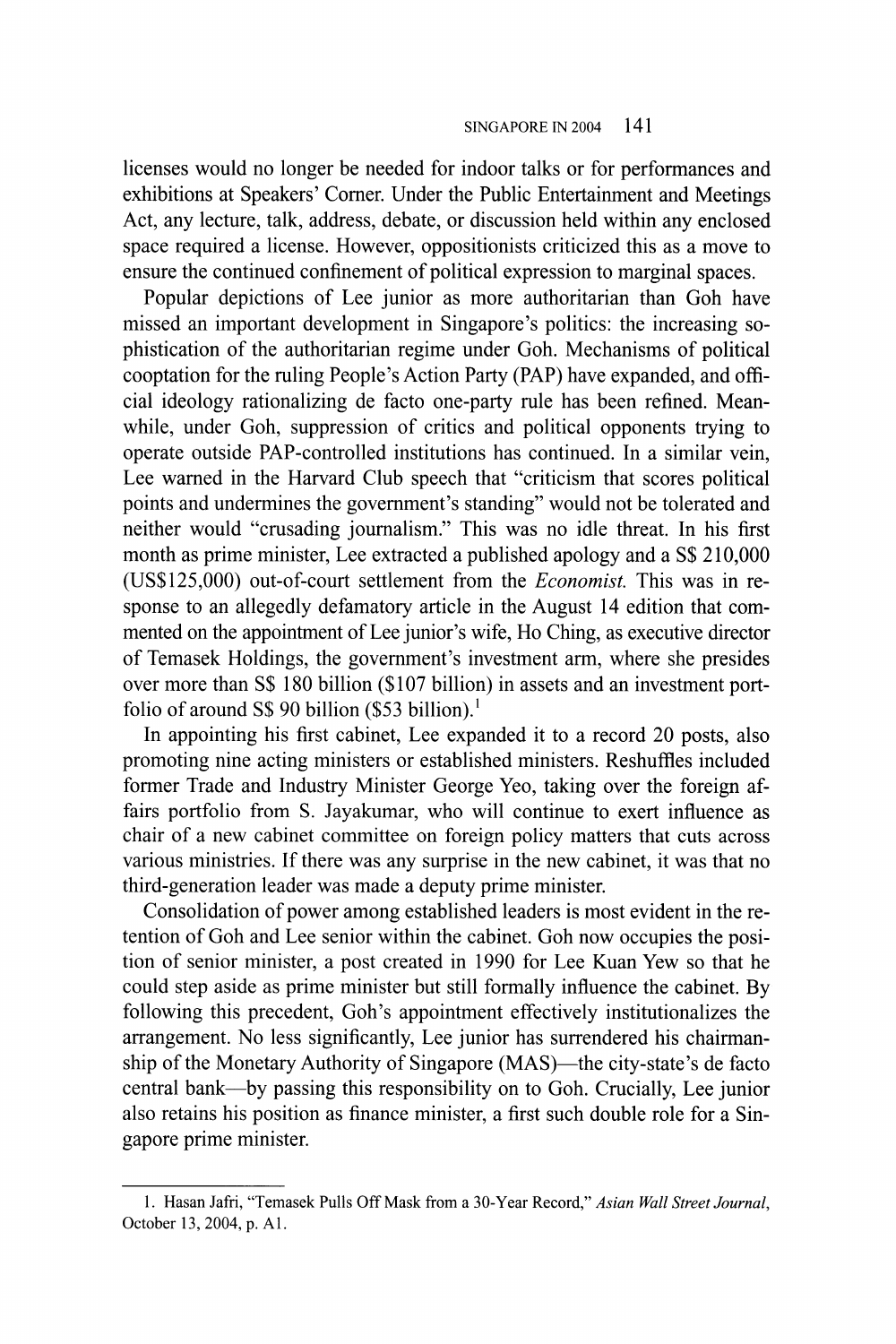#### **142 ASIAN SURVEY, VOL. XLV, NO. 1, JANUARY/FEBRUARY 2005**

**Lee Hsien Loong also gave his father the new advisory cabinet post of "minister mentor." The broad brief formalizes a role that Lee Kuan Yew, in any case, was expected to play. As Lee senior showed when he intervened in a Singapore Airlines industrial dispute, he has no intention of taking a back seat on issues that concern him. In that instance, local pilots had voted out their entire union leadership after it backed airline management's proposed pay cuts and layoffs. Lee met with members of the Airline Pilots' Association of Singapore (Alpa-S) in February 2004 and threatened, "You play this game, there are going to be broken heads."2 A week later, Captain Ryan Goh Yew Hock, whom Lee claimed instigated the campaign against the previous union executive, had his 26-year permanent residence status revoked.** 

**During the year, the government revoked a public sector ban on the employment of homosexuals, lifted a ban on Cosmopolitan magazine, and allowed a censored version of the television series Sex and the City to be broadcast. However, social conservatism still prevailed, alongside a heavily state-funded strategy to promote Singapore as a regional arts center. The 17th Singapore International Film Festival, like its predecessors, was beset by censorship controversies. Taiwan's highest-grossing film for this year, Formula 17, was rejected by Singapore's Films Appeals Committee on the ground that it allegedly "creates the illusion of a homosexual utopia." A documentary on Tibet, Destiny 's Children, was also dropped from the program without explanation. However, the festival did include a 12-minute musical, Cut, by Royston Tan. It parodied Singapore's censors in the wake of 27 cuts they made to his acclaimed 2003 feature-length debut, 15, which examined drug use, gangs, and alienation among Singapore's teenagers. Arts Minister Lee Boon Yang was unimpressed, stating, "I don't appreciate such unbecoming attempts to undermine the standing of a public institution."** 

#### **Economy**

**Singapore's economic fortunes experienced a radical turnaround in 2004, after the impact of Severe Acute Respiratory Syndrome (SARS) kept 2003 gross domestic product growth to just 1.1%. Having initially predicted annual growth at 3%-5% for 2004, the government twice upgraded the projection, ultimately to 8%-9%. Despite a slowdown for the third quarter, the government remained confident about this range. The recovery was broad-based and driven in significant part by demand emanating from U.S. and China. This particularly benefited Singapore's electronics manufacturing sector on which the city-state has long been heavily dependent.** 

**<sup>2. &</sup>quot;A New Year, New Spring-and Some Spring Cleaning," Straits Times Interactive, March 5, 2004, <http://straitstimes.asia1 .com.sg/columnist/10,1886,16-228473-00.html>.**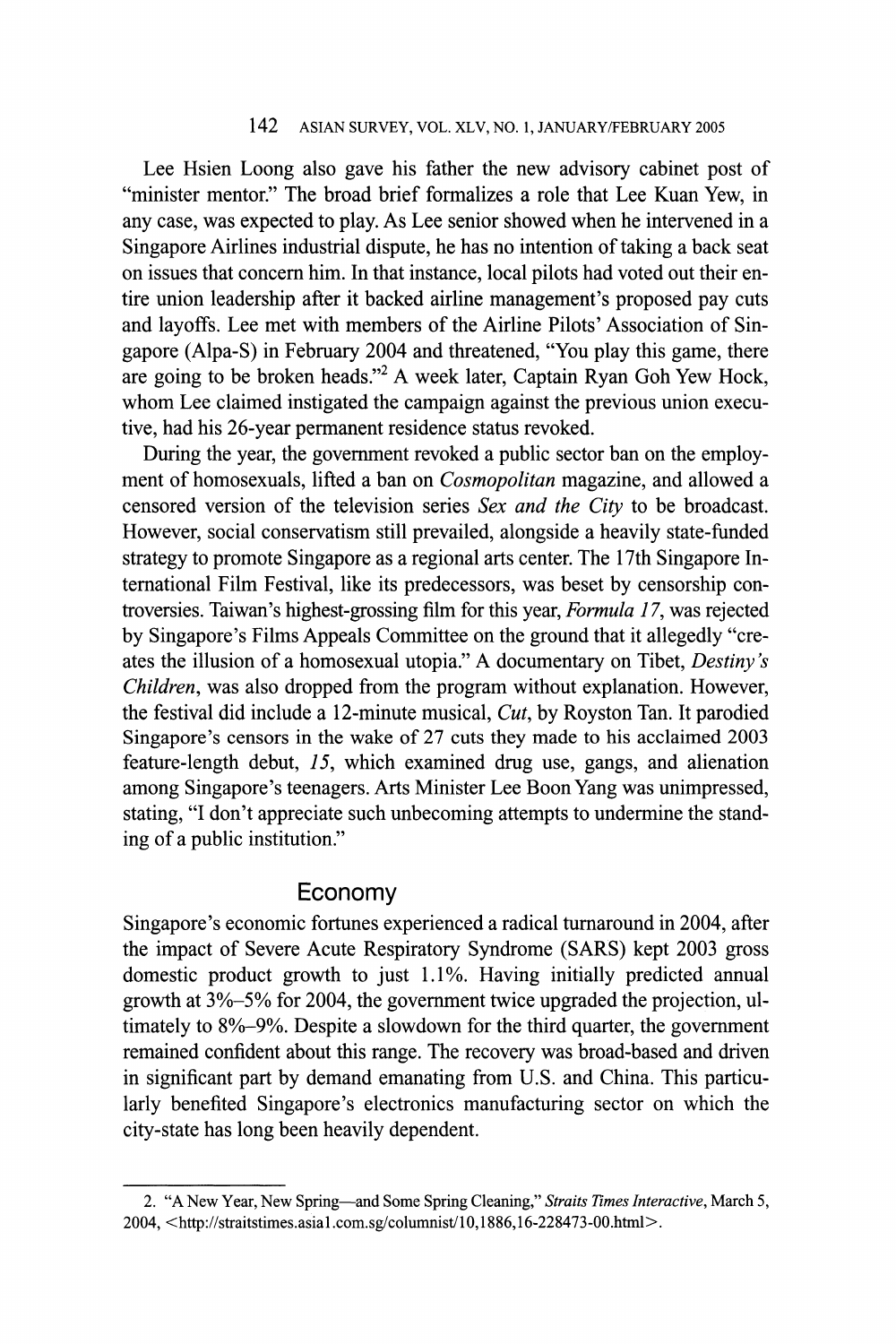#### **SINGAPORE IN 2004 143**

**Since Singapore's deep recession in 2001 in the wake of a global drop in demand for electronics products, measures have been taken to cut domestic production costs and increase offshore investment, so that the impact of future downturns is less severe. The investment measure focused on governmentlinked-companies (GLCs) that are in the forefront of regional expansion in the service sectors, notably telecommunications, banking, and utilities. Temasek has poured US\$1.5 billion into overseas ventures in the last two years alone, including acquisitions in China, India, Thailand, South Korea, Indonesia, and Malaysia. Singapore companies now derive 42% of their profits from offshore, up significantly from 20% in 1997. Within the manufacturing sector, there has also been some diversification. While electronics accounted for 49.7% of manufacturing output in 1997, its share had fallen to 39% in 2003.3 Meanwhile, biomedical and chemicals have shown strong growth.** 

**The challenges facing Prime Minister Lee and his team in economic restructuring nevertheless remain considerable. Progressive opening up to the forces of global competition is being manifested in rising social inequality and structural unemployment in Singapore. Despite high economic growth, the unemployment rate was remarkably steady throughout 2004, hovering around 4.5%. The last time Singapore experienced growth approaching double digits was in the first half of 2000; this resulted in 43,300 new jobs. Yet, in the first half of 2004, only 24,100 new jobs were created. Increasing competition from emerging markets in China and India is likely to intensify pressure on traditional manufacturing and low-skill jobs, hitting Singapore's older workers hardest.** 

**Singapore's leaders seized on the cushion of the 2004 economic upturn to accelerate restructuring. GLCs again led the way, much to the consternation of many employees and officials within the PAP-affiliated National Trades Union Congress (NTUC). The government pushed ahead with its agenda to link wage levels more directly to productivity and market forces. Recognizing the contentious nature of the process, NTUC Secretary-General Lim Boon Heng called for a new compact between employers and employees to ensure that these issues are successfully managed. He argued that employers need to accept greater responsibility for boosting employee skill levels to cope with the changing economy, in return for which workers must begin accepting wage flexibility and productivity-based measures.** 

**Pressure to find new domestic growth opportunities to compensate for the declining traditional manufacturing base was a factor in the government's controversial consideration during the year to establish a casino, a matter on which no decision has been announced. Singaporeans annually spend around US\$180 million in Malaysia's casinos, US\$140 million in Indonesia's Batam** 

**<sup>3.</sup> Cris Prystay, "A Safer Spread," Far Eastern Economic Review, August 26, 2004, p. 46.**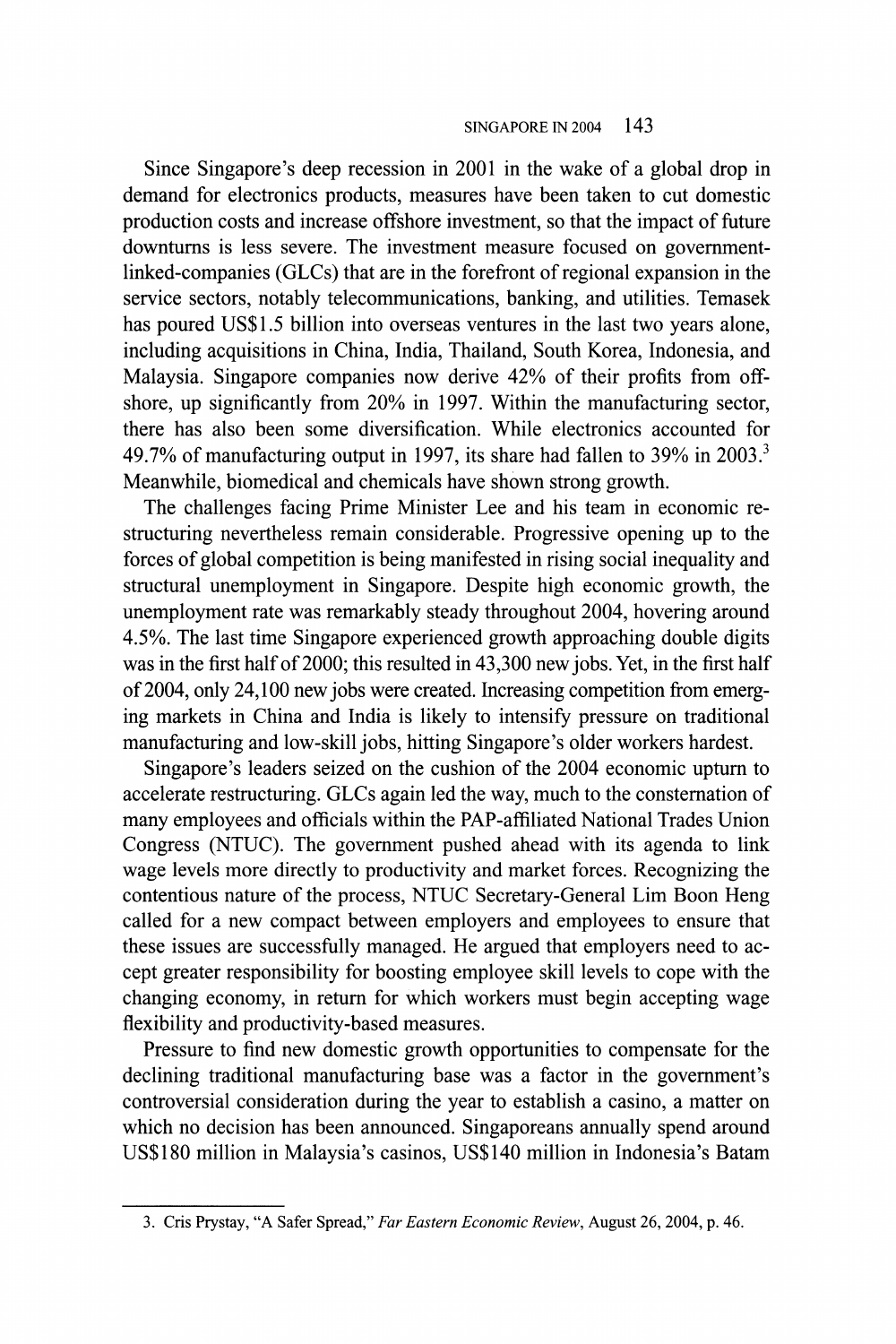**Island casinos, and a further US\$400 million on casino cruises in the region. According to one estimate, a casino in Singapore could create as many as 1,000 jobs. In response to criticism from local religious leaders and others concerned about the social consequences of a casino in Singapore, Prime Minister Lee declared that "[w]e are going to propose the following restrictions: Singaporeans below a certain income, you can't go."** 

# **Foreign Relations**

**The replacement in Malaysia of Mahathir Mohamad by Abdullah Badawi as prime minister in 2003 started to bear fruit for Singapore's foreign relations in 2004. A more positive atmosphere developed between leaders of the countries, which have seen a range of diplomatic spats in recent years. Issues such as use of Malaysian airspace by Singaporean military aircraft, the price of raw water supplied by Malaysia to the city-state, and a prospective new bridge linking the countries have been persistent controversies. So too has the train station at Tanjong Pagar in Singapore's city center, which is still officially part of Malaysian territory as a legacy of British colonial rule. Symbolically, a sign reading "Welcome to Malaysia" was removed from the station in August by the Malaysians.** 

**The most concrete demonstration of a thaw in the bilateral relationship in 2004 was in investment. Malaysia approved two major Temasek deals in the politically sensitive banking and telecoms industries. In March, Temasek paid RM 1.6 billion (US\$421.1 million) for a 5% stake in Telekom Malaysia. Then, in July, at a cost of RM 474 million (US\$124.7 million), Temasek bought a 15.4% stake in Malaysian Plantations, which owns Alliance Bank. The sale of the telecommunications stake is especially significant. In May 2000, Mahathir had rejected an RM 2.2 billion (US\$578.9 million) offer from Temasekcontrolled Singapore Telecommunications for a stake in a Malaysian telecommunications company, Timedotcom, on "security grounds."** 

**However, it was not all positive on the foreign relations front. On the eve of Lee Hsien Loong's elevation, his trip to Taiwan ignited a controversy with Chinese officials, who viewed it as an affront to their "One China" policy. To register China's annoyance, central bank chief Zhou Xiaochuan canceled a visit to Singapore for a central bankers' meeting. Subsequently, plans were frozen for 126 Chinese officials to study managerial economics and public administration at Singapore's Nanyang Technological University.** 

**Lee spared no effort in trying to reassure the Chinese, even devoting a section of his National Day Rally speech to criticizing the direction of politics in Taiwan and asserting, "If Taiwan goes for independence, Singapore will not recognize it. In fact, no Asian country will recognize it. Win or lose, Taiwan will be devastated." This was followed by Foreign Minister George Yeo's**